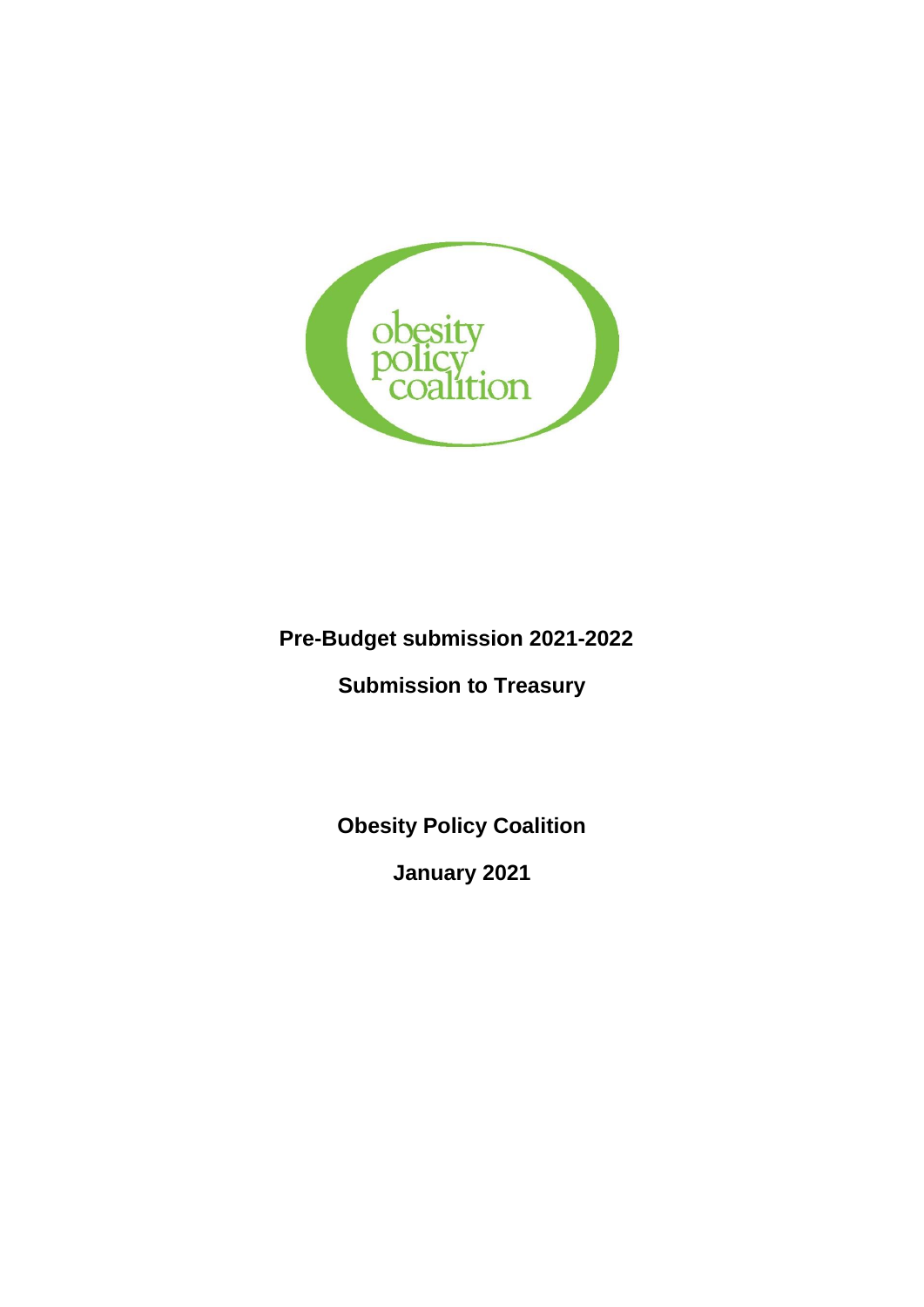### **About the Obesity Policy Coalition**

The Obesity Policy Coalition (OPC) is a partnership between Cancer Council Victoria, Diabetes Victoria, VicHealth and the Global Obesity Centre at Deakin University, a World Health Organization (WHO) Collaborating Centre for Obesity Prevention. The OPC advocates for evidence-informed policy and regulatory change to address overweight, obesity and unhealthy diets in Australia, particularly among children.

### **Recommendations**

The OPC makes the following recommendations to Treasury for the 2021-2022 Australian Government budget:

- Provide ongoing funding to implement the National Obesity Strategy, aligned to the final measures included in the strategy.
- Provide an ongoing funding commitment for preventive health, of at least 5% of the total national health budget over a set period.
- Introduce a health levy on sugary drinks<sup>1</sup> to effect a retail price increase of at least 20%, generating significant revenue and reducing sugary drink consumption.

### **Introduction**

The OPC welcomes the opportunity to make a pre-budget submission to the 2021-2022 Australian Government (Government) budget. Obesity is a critical issue in Australia from both a health and economic perspective. The National Health Survey for 2017-18 reports that two-thirds (67.40%) of Australians are overweight or obese and around one-quarter (24.9%) of children aged 5-17 are overweight or obese.<sup>2</sup>

From a health perspective, these figures mean that a large proportion of the population is at heightened risk of non-communicable diseases including cardiovascular disease, type 2 diabetes and some cancers.<sup>3</sup> After tobacco use, the risk factors of overweight and obesity

<sup>1</sup> Sugary drinks include all non-alcoholic water-based drinks with added sugar, such as sugar-sweetened soft drinks, energy drinks, sports drinks and cordials, excluding 100% fruit juices.

<sup>&</sup>lt;sup>2</sup> Australian Bureau of Statistics, National Health Survey: First Results, 2017-18.

<sup>3</sup> World Health Organization, Obesity: preventing and managing the global epidemic, Report of a WHO consultation. Technical Report Series 894. Geneva, 2000; The InterAct Consortium. Consumption of sweet beverages and type 2 diabetes incidence in European adults: results from EPIC-InterAct. *Diabetologia* PMID, 2013.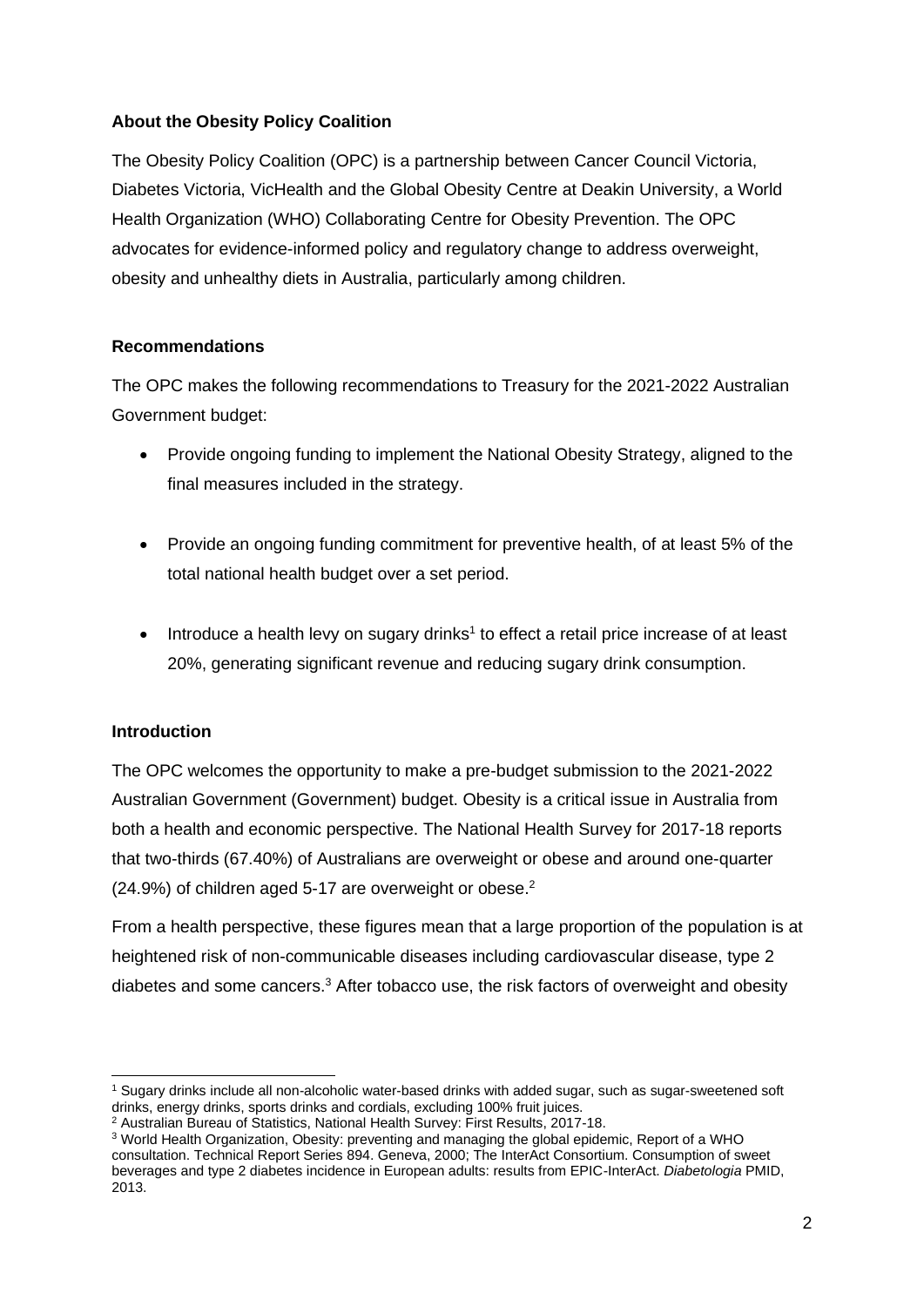$(8.4\%)$  and poor diet (7.4%) are the highest contributors to Australia's burden of disease.<sup>4</sup> Obesity may also have had an adverse impact on Australians' experience of Covid-19. Internationally, there is a growing body of evidence showing that people with obesity have a higher risk of severe illness if they contract Covid-19.<sup>5</sup>

From an economic perspective, high rates of obesity and associated chronic disease cost the Government, as well as State and Territory governments, businesses and individuals, a significant amount. These costs are direct and indirect costs, including costs of healthcare, and those linked to loss of productivity and reduced workforce participation. An alarmingly high percentage of young adult Australians (46% of 18-24 year olds<sup>6</sup>), a key demographic for Australia's workforce participation and economic productivity into the future, are above a healthy weight. As those Australians are at higher risk of non-communicable disease, this may have a significant effect on our workforce and create a large economic burden, in addition to affecting health outcomes, in years to come. Australia needs to ensure its population is as healthy and resilient as possible to enable a productive workforce.

Over the last year, Australia has experienced the devastating impact of the Covid-19 pandemic – from both a health and economic perspective. It has highlighted the importance of public health and more than ever clearly shown the critical role of sustained funding for prevention programs in protecting the health of Australians, and in creating a healthy and resilient population. We ask the Government to renew its focus on preventive public health measures and to commit to a significant increase in funding to support optimal health.

# **Recommendation 1: Allocate appropriate ongoing funding to implement the National Obesity Strategy**

The COAG Health Council completed consultation on the National Obesity Strategy in 2019, but no final strategy has yet been released. We strongly support the urgent release of this strategy as a fundamental framework to facilitate and hasten action on obesity prevention in Australia.

<sup>4</sup> Australian Institute of Health and Welfare. 2019. Australian Burden of Disease Study: impact and causes of illness and death in Australia 2015. Canberra, Australia.

<sup>5</sup> Petrilli Christopher M, Jones Simon A, Yang Jie, Rajagopalan Harish, O'Donnell Luke, Chernyak Yelena et al. Factors associated with hospital admission and critical illness among 5279 people with coronavirus disease 2019 in New York City: prospective cohort study *BMJ* 2020; 369:m1966; Jennifer Lighter, Michael Phillips, Sarah Hochman, Stephanie Sterling, Diane Johnson, Fritz Francois, Anna Stachel, Obesity in Patients Younger Than 60 Years Is a Risk Factor for COVID-19 Hospital Admission, *Clinical Infectious Diseases*, Volume 71, Issue 15, 1 August 2020, Pages 896–897, [https://doi.org/10.1093/cid/ciaa415;](https://doi.org/10.1093/cid/ciaa415) Hamer M, Kivimäki M, Gale CR, Batty GD. Lifestyle risk factors, inflammatory mechanisms, and COVID-19 hospitalization: A community-based cohort study of 387,109 adults in UK. *Brain Behav Immun*. 2020;87:184-187. doi:10.1016/j.bbi.2020.05.059.

<sup>6</sup> Australian Bureau of Statistics, National Health Survey: First Results, 2017-18.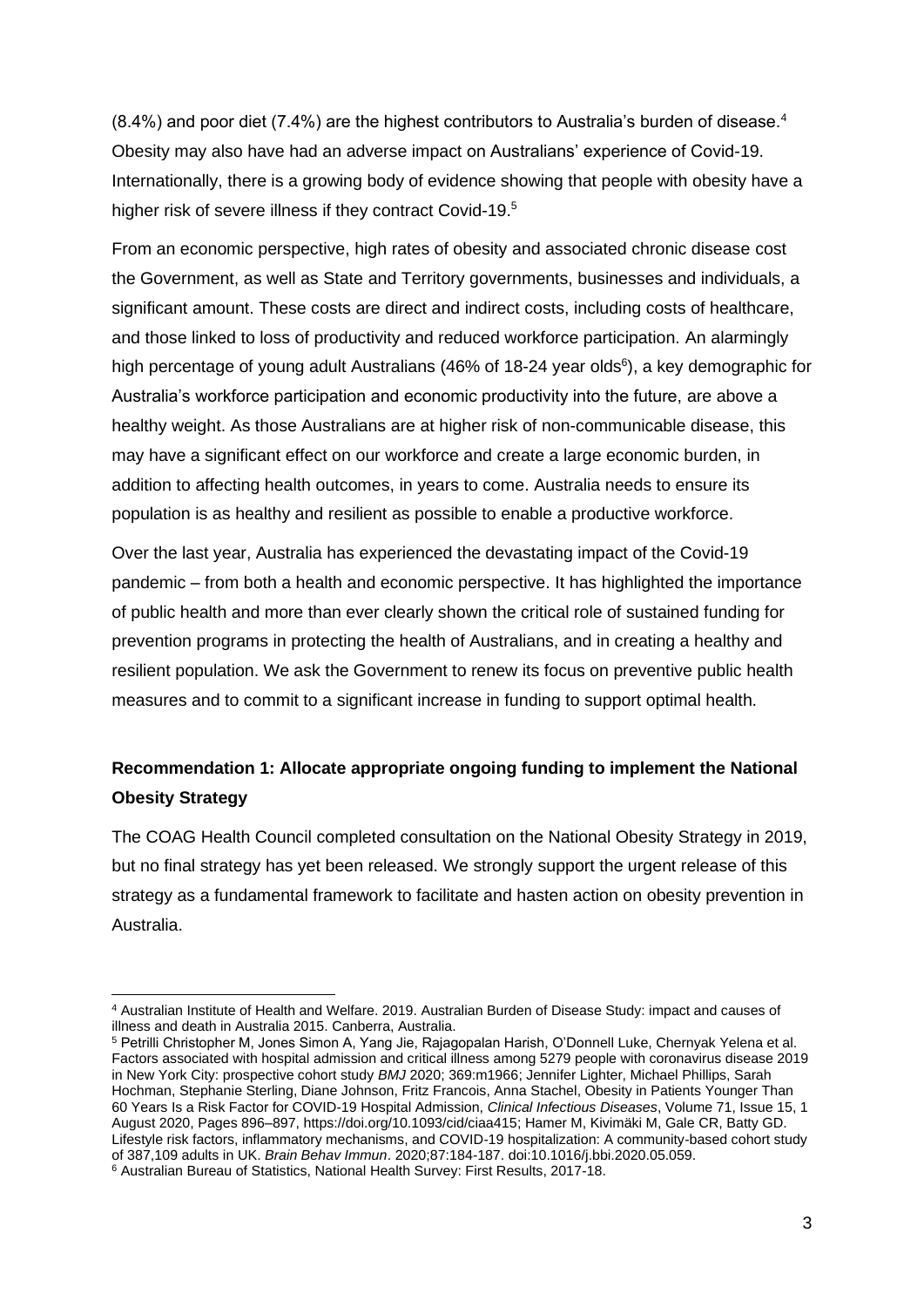The strategy requires appropriate funding to ensure that it is implemented and monitored. This must be new funding that is ongoing and sustained over the strategy's 10-year time period. The amount of funding required must be based on the final measures included in the strategy and the implementation plan. We ask the Government to ensure that the strategy is released as a matter of priority and that appropriate allocations are included in the 2021-2022 budget based on implementation of the immediate and medium-term proposals in the final National Obesity Strategy.

# **Recommendation 2: Allocate a minimum of 5% of the annual health budget to preventive health**

We support the Government's development of a National Preventive Health Strategy. As with the National Obesity Strategy, this must be linked to an ongoing funding allocation. We recommend that measures set out in the final National Preventive Health Strategy are allocated new funding to ensure they are implemented, monitored and maintained where effective.

In addition, we recommend the Government commit to an ongoing investment in preventive health representing at least 5% of the annual national health budget within a set time period. This would represent a significant increase from existing funding levels and would demonstrate the Government's strong commitment to preventive health and complement expenditure by State and Territory Governments.

This commitment could be achieved through graduated increases in investment, for example over the period covered by the National Preventive Health Strategy. Priority funding should be given to measures that have been demonstrated to be effective and cost-effective. The ongoing 5% investment should be embedded into ongoing funding allocations, with a mechanism developed to identify priorities for allocation of the funds on an annual basis.

We recommend this funding and associated oversight arrangements are incorporated into the National Preventive Health Strategy. This funding should be distinct from the funding required to implement the final National Obesity Strategy.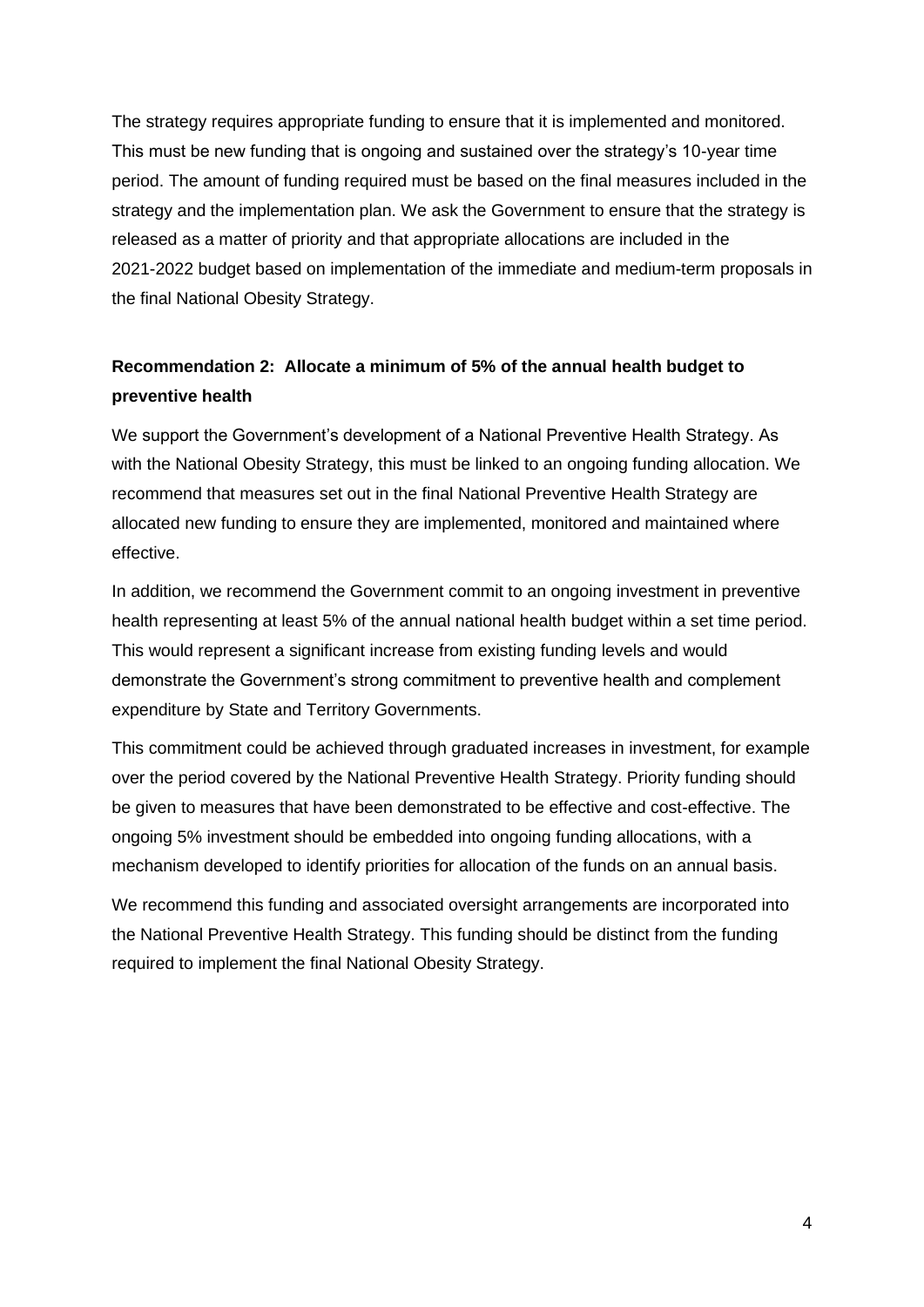### **Recommendation 3: Introduce a health levy on sugary drinks to increase the retail price by 20%**

#### Background

Health levies on sugary drinks are a 'win-win' for governments, as in addition to raising revenues, evidence suggests that they can reduce sugary drink consumption.<sup>7</sup>

We recommend the introduction of a levy to increase the retail price of sugary drinks by a minimum of 20%, as this is what has been shown to be effective in changing behaviour. An Australian modelling study found that a 20% health levy on sugary drinks could result in a 12.6% decline in consumption of sugary drinks and an overall decline in obesity of 2.7% in men and 1.2% in women. It is estimated that 1,606 more Australians would be alive in 25 years if the levy were introduced.<sup>8</sup>

Research around the world shows that these levies can be influential in improving diets across the population by encouraging companies to reformulate their products or making healthier options more affordable, raising revenues for governments to spend on obesity prevention, or both. Evidence from Mexico has found a sustained reduction in sugary drinks consumption following the 2014 introduction of a levy on sugary drinks of approximately 10%, with the biggest fall in the purchase of sugary drinks among lower socioeconomic groups. 9 In the UK, analysis shows that producers have reduced the sugar in their drinks to minimise the tax they pay, with a 43.7% reduction in the total sugar content per 100ml between 2015 and 2019 for the drinks subject to the levy.<sup>10</sup>

#### Economic impact and cost-effectiveness

A health levy on sugary drinks would provide a significant revenue source for the Government, estimated by various studies and reports at between \$400 and \$642 million

<sup>7</sup> Wright A, Smith KE, and Hellowell M. Policy lessons from health taxes: a systematic review of empirical studies. *BMC Public Health*, 2017; 17:583; Thow AM, Downs S, and Jan S. A systematic review of the effectiveness of food taxes and subsidies to improve diets: Understanding the recent evidence. *Nutrition Reviews*, 2014; 72(9):551-565; Helen Eyles et al., 'Food Pricing Strategies, Population Diets, and Non-Communicable Diseases: A Systematic Review of Simulation Studies' (2012) 9(12) *PLOS Medicine* 1; Brownell et al. 'The Public Health and Economic Benefits of Taxing Sugar-Sweetened Beverages' 361(16) *New England Journal of Medicine* 1599; Andreyeva et al. 'Estimating the potential impact of sugar-sweetened beverages to reduce consumption and generate revenue' (2011) 52(6) *Preventive Medicine* 413; Wang YC et al. 'A penny-per-ounce tax on sugar sweetened beverages would cut health and cost burdens of diabetes' (2012) 31 *Health Affair* 199–207. <sup>8</sup> Veerman JL, Sacks G, Antonopoulos N, Martin J, "The impact of a tax on sugar-sweetened beverages on health and health care costs; a modelling study", (2016) *PloS One*, 11(4).

<sup>9</sup> Colchero A, Popkin B, Rivera JA, Ng SW, "In Mexico, evidence of sustained consumer response two years after implementing a sugar-sweetened beverage tax", *Health Affairs,* 2017.

[http://m.content.healthaffairs.org/content/early/2017/02/16/hlthaff.2016.1231;](http://m.content.healthaffairs.org/content/early/2017/02/16/hlthaff.2016.1231) Colchero, M., Popkin, B., Rivera, J., and Ng, S. (2016) 'Beverage purchases from stores in Mexico under the excise tax on sugar sweetened beverages: observational study', *BMJ*, 352:e6704. [doi: 10.1136/bmj.h6704.](https://www.ncbi.nlm.nih.gov/pubmed/26738745)

<sup>10</sup> Public Health England[, Sugar reduction: report on progress between 2015 and 2019](https://assets.publishing.service.gov.uk/government/uploads/system/uploads/attachment_data/file/925027/SugarReportY3.pdf)  [\(publishing.service.gov.uk\),](https://assets.publishing.service.gov.uk/government/uploads/system/uploads/attachment_data/file/925027/SugarReportY3.pdf) October 2020.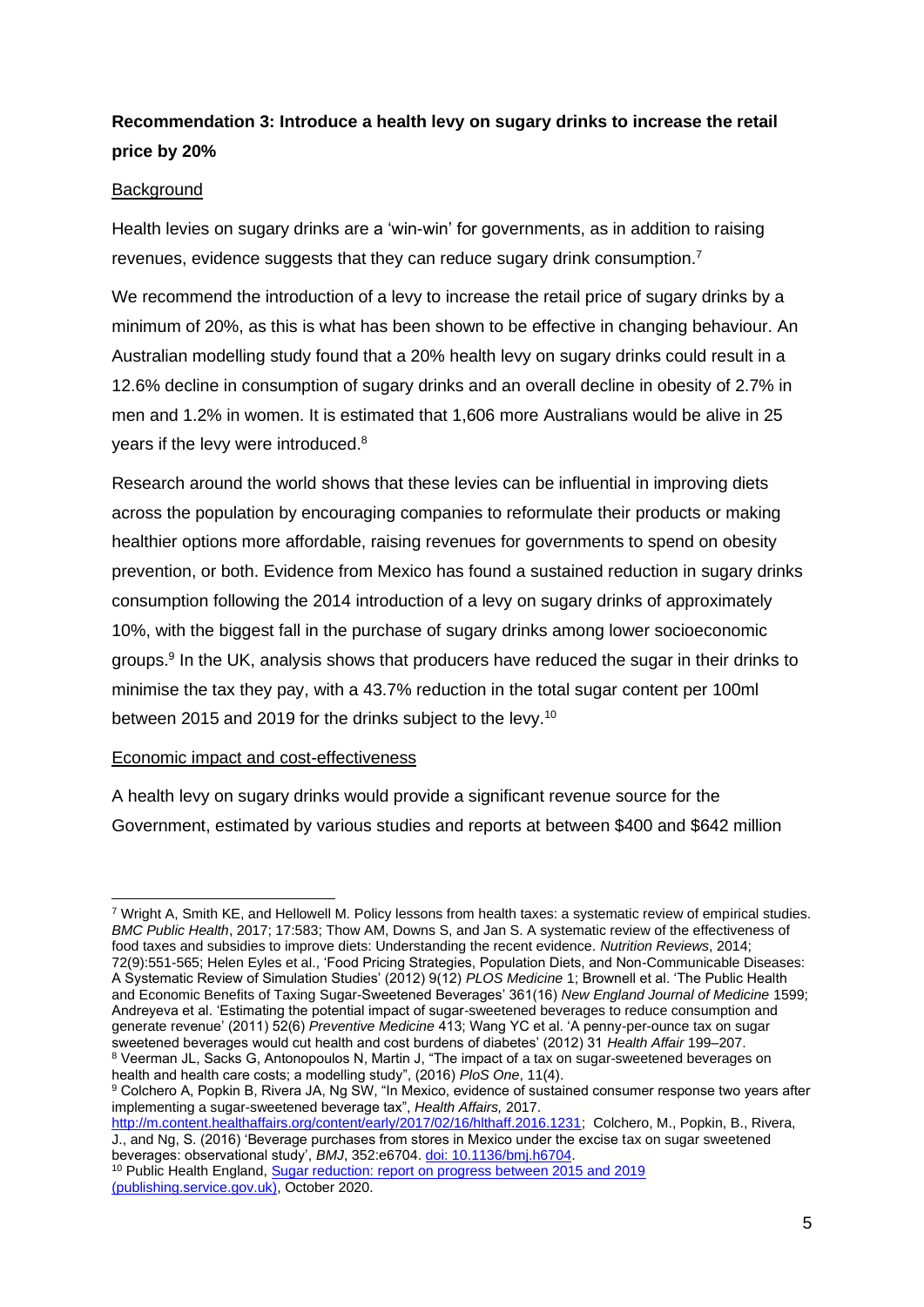annually.<sup>11</sup> It is also predicted to reduce healthcare spending both in the short and longerterm.

A specific area where the Government may see substantial healthcare savings within a relatively short period is on dental health. Evidence shows that sugary drink consumption is linked to high levels of dental caries and dental erosion.<sup>12</sup> A decrease in sugary drink consumption may lead to a drop in the levels of dental caries and dental erosion, resulting in decreased government spending on dental services, including on hospital dental treatment for children.

In Australia, a health levy on sugary drinks could be relatively simply imposed through existing tax structures, keeping the costs of implementation and administration reasonably low.<sup>13</sup> Use of existing tax frameworks capable of accommodating a tax would mean implementation would not require the development of complex independent legislation and administrative structures.<sup>14</sup>

The low cost of implementation and administration, together with its potential to reduce obesity and associated healthcare spending, mean that a health levy on sugary drinks is a cost-effective policy. A 2018 analysis of cost-effective policies to tackle Australia's obesity epidemic by Deakin University identified that a health levy on sugary drinks would save the Australian Government \$1.7bn, costing very little (~\$11.8m) to implement, while delivering \$1.7bn in total healthcare cost offsets.<sup>15</sup>

#### **Conclusion**

We urge the Government to appropriately fund implementation of the National Obesity Strategy and to allocate a minimum of 5% of the annual health budget to preventive health,

<sup>11</sup> Veerman JL, Sacks G, Antonopoulos N, Martin J, above n 8. Duckett, S., Swerissen, H. and Wiltshire, T. 2016, A sugary drinks tax: recovering the community costs of obesity, Grattan Institute.

Lal A Mantilla-Herrera AM, Veerman L. Backholer K, Sacks G, Moodie M, Siahpush M, Carter R, Peeters A. (2017) Modelled health benefits of a sugar sweetened beverage tax across different socioeconomic groups in Australia: a cost-effectiveness and equity analysis*. PLOS Med* 14(6).

<sup>12</sup> National Health and Medical Research Council, Australian Dietary Guidelines (Incorporating the Australian Guide to Healthy Eating) 2013; Vartanian et al., 'Effects of soft drink consumption on nutrition and health: A systematic review and meta-analysis' (2007) 97(4) *American Journal of Public Health* 667; Tahmassebi JF, Duggal MS, Malik-Kotru G, Curzon ME. Soft drinks and dental health: a review of the current literature. *J Dent* 2006; 34(1): 2-11; Armfield JM, Spencer AJ, Roberts-Thomson KF, Plastow K. Water fluoridation and the association of sugar-sweetened beverage consumption and dental caries in Australian children. *Am J Public Health* 2013; 103(3): 494-500; Moynihan PJ, Kelly SA. Effect on caries of restricting sugars intake: systematic review to inform WHO guidelines. *J Dent Res* 2014; 93(1): 8-18.

<sup>&</sup>lt;sup>13</sup> Thow A and Kaplin L (2013) 'Using economic policy to tackle chronic disease: Options for the Australian Government' 20 Journal of Law and Medicine 604 at 608-609.  $14$  Ibid.

<sup>15</sup> Ananthapavan J, Sacks G, Brown V, Moodie M, Nguyen P, Barendregt J, Veerman L, Mantilla Herrera A, Lal A, Peeters A, Carter R. Assessing cost-effectiveness of obesity prevention policies in Australia 2018 (ACE-Obesity Policy). Melbourne: Deakin University, 2018.